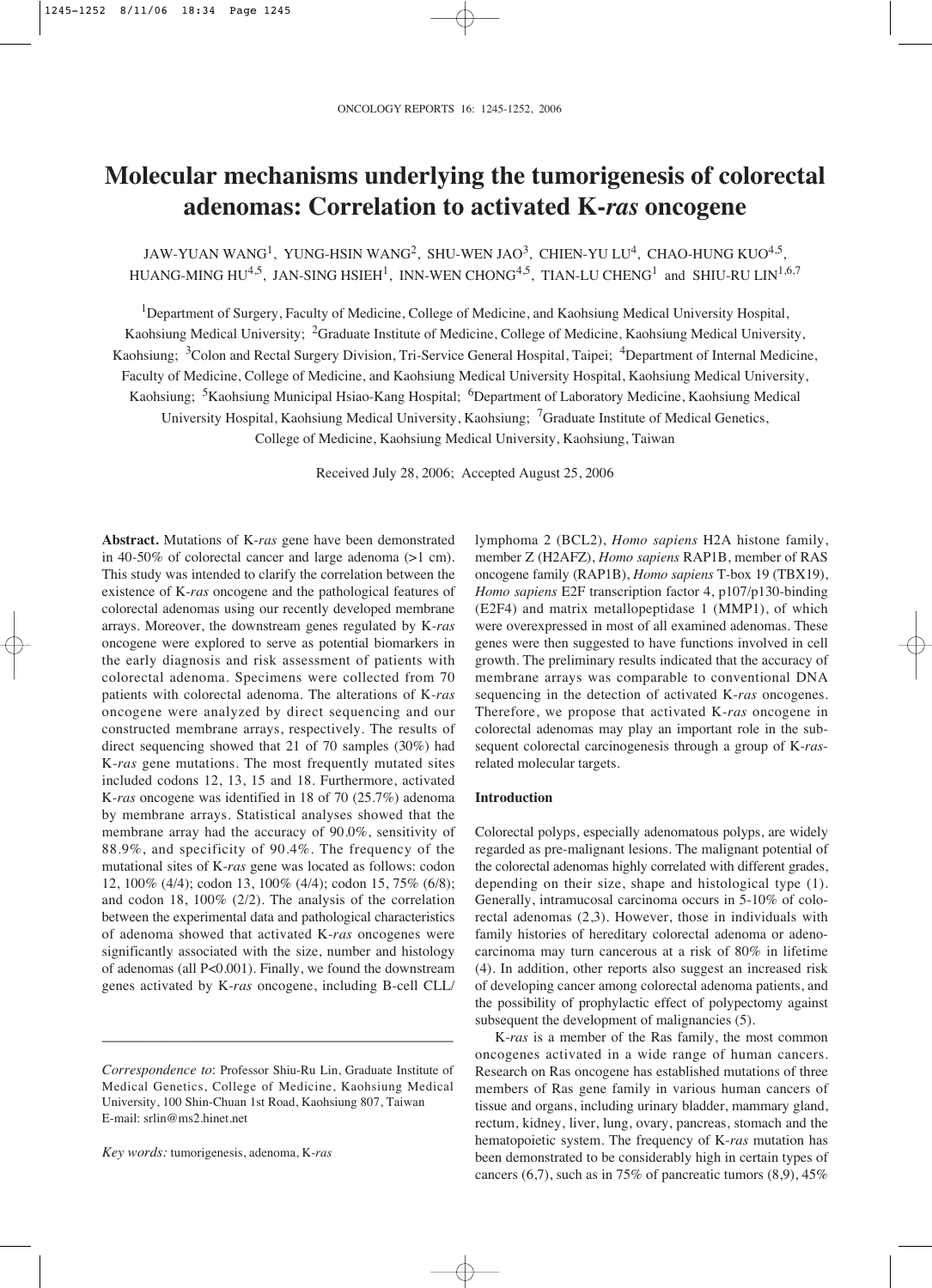| Sequences                                          | PCR product (bp) |
|----------------------------------------------------|------------------|
|                                                    |                  |
| 5'-TAATACGACTCACTATAGGGAGATATGTTGAGGGCCCATCTCTC-3' | 131              |
| 5'-TCCTAGGTCAGCGCAACCAAAT-3'                       |                  |
|                                                    |                  |
| 5'-TAATACGACTCACTATAGGGTTCCTACAGGAAGCAAGTAG-3'     | 148              |
| 5'-CACAAAGAAAGCCCTCCCCA-3'                         |                  |
| 5'-CCCTATAGTGAGTCGTATTA-3'                         |                  |
|                                                    |                  |

| Table I. Nucleotide sequences of primers used for PCR and DNA sequencing. |  |  |  |  |  |  |
|---------------------------------------------------------------------------|--|--|--|--|--|--|
|---------------------------------------------------------------------------|--|--|--|--|--|--|

of colorectal cancers (9), and 48% of lung cancer (10). Some studies have proposed that K-*ras* mutations play a significant role in the onset and progression of colorectal cancer (11). Some others have even pointed out the presence of K-*ras* mutations in  $\sim$ 70% of colorectal cancer and 40% of colonic adenoma >1.0 cm in diameter (12). Martinez *et al* have found that at least one of mutation hotspots such as codons 12 and 13 were mutated in >18% of colonic adenoma >0.5 cm in diameter (13). Factors such as larger size of adenoma, older age, and lower intake of folic acid have been described to be associated with a higher risk of K-*ras* gene mutation (12,14). Individuals with colorectal adenoma >2.0 cm in diameter or bearing K-*ras* mutations were reported to have a higher risk of producing recurrent adenoma during the follow-up period (15). Therefore, the mutation of K-*ras* oncogene is regarded to be a critical step in colorectal tumorigenesis.

According to that described above, K-*ras* gene mutation does not only occur in the early stage of colorectal cancer, but is involved in the transformation of colorectal adenomas. However, studies analyzing the correlation between the molecular mechanisms underlying colorectal adenomas and activated K-*ras* oncogene are not available to date. Therefore, the present study was intended to explore the correlation between the molecular determinants of colorectal adenomas and K-*ras* oncogene. Previously, our laboratory had employed the microarray technique combined with bioinformatics tools to screen all differentially expressed genes after activated K-*ras* oncogene in human adrenocortical cells transfected with a K-*ras* mutant, and determined 22 potential gene targets (16). We also constructed a membrane array specific to these twenty-two genes on nylon membrane, and subsequently carried out a clinical trial in which the membrane array was hybridized with samples from various human cancers. The results indicated that the constructed membrane array had a remarkable potential to detect K-*ras* oncogene in human subjects.

The present study focused on the evaluation of the membrane arrays for determining the presence of activated K-*ras* and serving as a tool to monitor K-*ras* gene mutations in colorectal adenomas, in comparison with DNA sequencing. By analyzing K-*ras* mutations and overexpressed genes activated by K-*ras*, we anticipated to elucidate the roles of the downstream genes regulated by K-*ras* oncogene in the prediction of malignant transformation and clinical significance in colorectal adenomas.

#### **Materials and methods**

*Specimen collection and DNA extraction*. Tissue specimens were obtained from 70 patients with colorectal adenoma at the Kaohsiung Medical University Hospital and Tri-Service General Hospital between March 2004 and February 2005. There were 38 males and 32 females (mean age was 53.1 years, ranging from 40 to 72 years). All tissue samples removed by operation or endoscopic polypectomy, upon acquisition, were frozen instantly in liquid nitrogen, and then stored at -70˚C until analysis. Genomic DNA was isolated using proteinase-K (Stratagene, La Jolla, CA, USA) digestion and phenol/ chloroform extraction procedure according to the method by Sambrook *et al* (17).

*Total-RNA extraction and first strand cDNA synthesis*. The isolation of total-RNAs from tissue specimens was performed with Isogen™ (Nippon Gene Co., Ltd., Toyama, Japan) following the modified acidguanidine thiocyanate and phenol/ chloroform extraction method (18). Its concentration was determined spectrophotometrically on the basis of its absorbance at 260 nm. First strand cDNA was synthesized from total-RNA by using a RT-PCR kit. The reverse transcription was carried out in a reaction mixture consisted of 1X transcription optimized 5X buffer, 25 mg/ml oligo(dT)15 primer, 100 mmol/l PCR nucleotide mix, 200 mmol/l M-MLV reverse transcriptase, and 0.5 ml of recombinant RNasin ribonuclease inhibitor (Promega Corp., Madison, WI, USA). The reaction mixtures with RNA were incubated at 42˚C for longer than 2 h, heated to 95˚C for 5 min, and then stored at 4˚C until analysis.

*Direct sequencing*. To identify the mutations of K-*ras* gene, polymerase chain reaction (PCR) analysis was performed; the oligonucleotide primers for exons 1 and 2 were used, and described in Table I. Briefly, the PCR amplification of DNA samples (20 ng) was carried out in a 50  $\mu$ l reaction volume with a final concentration of 1X PCR buffer [10 mmol/l Tris-HCl (pH 8.3), 1.5 mmol/l  $MgCl_2$ , 50 mmol/l KCl, and 0.01% gelatin], 100 mmol/l each deoxynucleotide triphosphate (Promega), and 5 units  $(1 \t{unit} \mu I)$  of BIOTOOLS DNA polymerase (Biotechnological & Medical Laboratories, S.A., Madrid, Spain) for each reaction. The PCR products were purified by the QIAEX II Gel Extraction Kit (Qiagen Inc., Valencia, CA, USA) and then subjected to sequencing using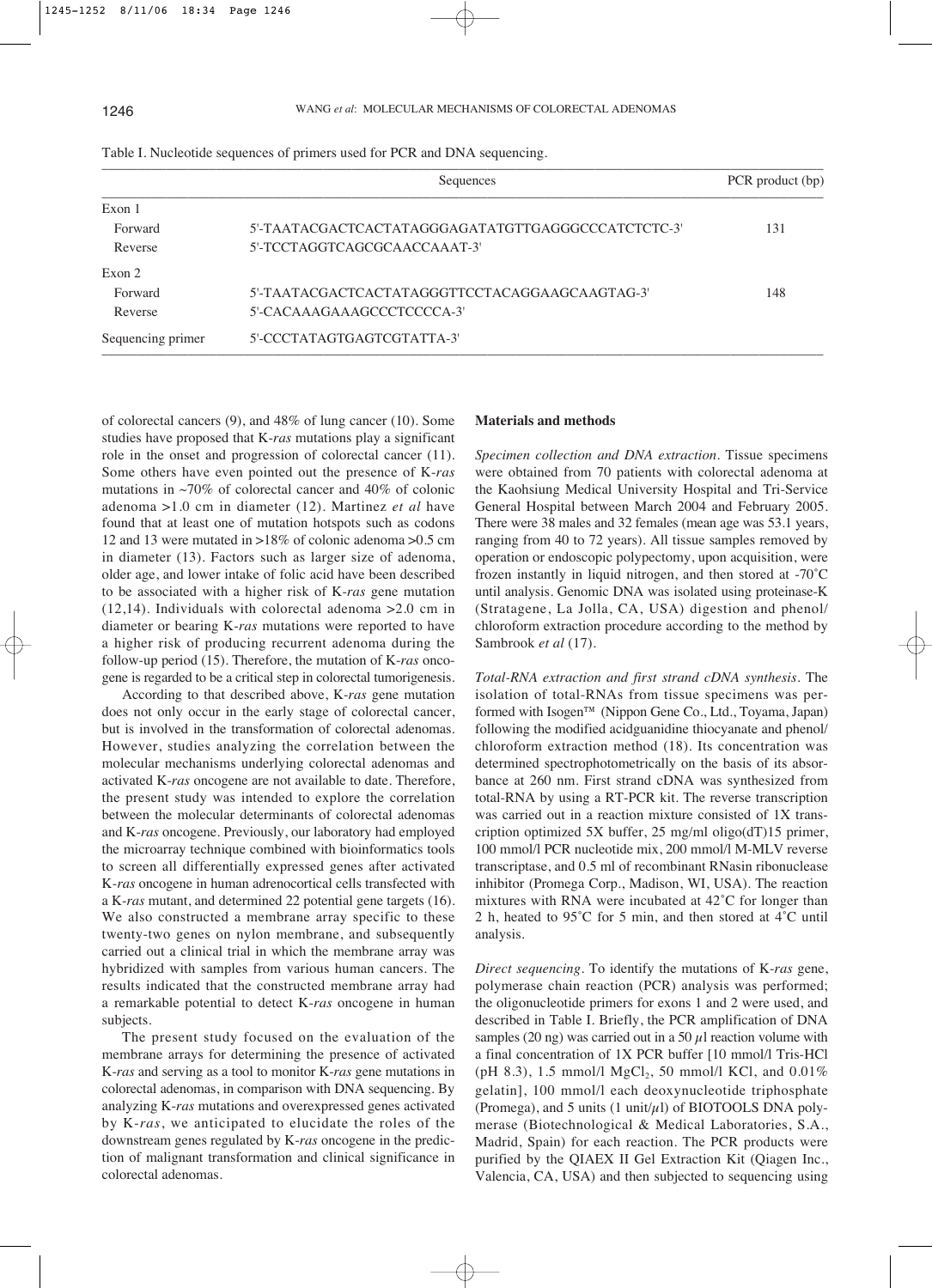Table II. Oligonucleotide probe sequences used for membrane arrays.

| GenBank identity/Symbol                                                                         | Sequence of probe                                                                        |
|-------------------------------------------------------------------------------------------------|------------------------------------------------------------------------------------------|
| Homo sapiens ATPase, Ca <sup>++</sup><br>transporting, cardiac muscle,<br>slow twitch 2/ATP2A2  | 5'-ACCCGGACTTTGAAGGCGTGGATTGTGCAATCTTTGAATCCCCATACCCG-3'                                 |
| Homo sapiens ATPase, H <sup>+</sup><br>transporting, lysosomal 21 kDa,<br>V0 subunit c"/ATP6V0B | 5'-CATCGGCCATCGGAACTACCATGCAGGCTACTCCATGTTTGGGGCT-3'                                     |
| B-cell CLL/lymphoma 2/BCL2                                                                      | 5'-ACAACATCGCCCTGTGGATGACTGAGTACCTGAACCGGCACCTGCACA-3'                                   |
| Homo sapiens calmodulin<br>2/CALM2                                                              | 5'-GAAGCATTCCGTGTGTTTGATAAGGATGGCAATGGCTATATTAGTGCTGCAGAACTTCG-3'                        |
| Homo sapiens CCAAT/enhancer<br>binding protein, B/CEBPB                                         | 5'-CCGCCTGCCTTTAAATCCATGGAAGTGGCCAACTTCTACTACGAGGCGGA-3'                                 |
| Homo sapiens collagen, type IV,<br>$\alpha$ 1/COL4A1                                            | 5'-GCAAATGTGACTGCCATGGAGTGAAGGGACAAAAGGGTGAAAGAGGCCTC-3'                                 |
| motif) ligand 11/CXCL11                                                                         | Homo sapiens chemokine (C-X-C 5'-GTTCAAGGCTTCCCCATGTTCAAAAGAGGACGCTGTCTTTGCATAGGCCC-3'   |
| motif) receptor 4/CXCR4                                                                         | Homo sapiens chemokine (C-X-C 5'-CCCCATCCTCTATGCTTTCCTTGGAGCCAAATTTAAAACCTCTGCCCAGCAC-3' |
| Homo sapiens cysteine-rich,<br>angiogenic inducer, 61/CYR61                                     | 5'-CAGCAGCCTGAAAAAGGGCAAGAAATGCAGCAAGACCAAGAAATCCCCCG-3'                                 |
| Homo sapiens disheveled, dsh<br>homolog 3 Drosophila)/DVL3                                      | 5'-CGTCACCTTGGCGGACTTTAAGGGCGTTTTGCAGCGACCCAGCTATAAGT-3'                                 |
| Homo sapiens E2F transcription<br>factor 4, p107/p130-binding/E2F4                              | 5'-TGAGATCACAGTGAGTGGCGGCCCTGGGACTGATAGCAAGGACAGT-3'                                     |
| Homo sapiens v-ets erythro-<br>blastosis virus E26 oncogene<br>homolog 1 (avian)/ETS1           | 5'-TGGAGCAGCCAGTCATCTTTCAACAGCCTGCAGCGTGTTCCCTCCTATGA-3'                                 |
| Homo sapiens H2A histone<br>family, member Z/H2AFZ                                              | 5'-CGTGGAGATGAAGAATTGGATTCTCTCATCAAGGCTACAATTGCTGGTGGTGGTG-3'                            |
| Homo sapiens L1 cell adhesion<br>molecule/L1CAM                                                 | 5'-CCTTCCTGGTGGTGTCCAACACGTCCACCTTCGTGCCCTATGAGATCAAA-3'                                 |
| Homo sapiens low density lipo-<br>protein-related protein 1/LRP1                                | 5'-ATGCCTGTGAAAACGACCAGTATGGGAAGCCGGGTGGCTGCTCTCACAT-3'                                  |
|                                                                                                 | Matrix metallopeptidase 1/MMP1 5'-AAGTGACTGGGAAACCAGATGCTGAAACCCTGAAGGTGATGAAGCAGCCC-3'  |
| Homo sapiens RAP1B, member<br>of RAS oncogene family/RAP1B                                      | 5'-GGAAGATGAAAGAGTTGTAGGGAAGGAACAAGGTCAAAATCTAGCAAGACAATGGAA-<br>CAACTGTG-3'             |
| Homo sapiens ribosomal protein<br>L30/RPL30                                                     | 5'-GCTCCAACTCGTTATGAAAAGTGGGAAGTACGTCCTGGGGTACAAGCAGAC-3'                                |
| Homo sapiens solute carrier<br>family 25, member 5/SLC25A5                                      | 5'-TCTGATGGGATTAAGGGCCTGTACCAAGGCTTTAACGTGTCTGTGCAGGG-3'                                 |
| Homo sapiens secreted phospho-<br>protein 1/SPP1                                                | 5'-GTGGACAGCCAGGACTCCATTGACTCGAACGACTCTGATGATGTAGATGAC-3'                                |
| Homo sapiens TAF12 RNA<br>polymerase II/TAF12                                                   | 5'-CAGCACCCCTCCACAAGGCTCCATGGCCAATAGTACTGCAGTGGTAAAGA-3'                                 |
| Homo sapiens T-box 19/TBX19                                                                     |                                                                                          |
| ß-actin                                                                                         | 5'-TGCATTGTTACAGGAAGTCCCTTGCCATCCTAAAAGCCACCCCACTTCTCTCTAAGGAGA-3'                       |

a double-stranded cycle sequencing system (Gibco-BRL, Gaithersburg, MD, USA). The purified products were then sequenced directly with a T7 promoter/IRD800 (LI-COR, Lincoln, NE, USA), which is a T7 promoter primer (Table I) labeled with a heptamethine cyanine dye, or using DNA polymerase incorporating IRD-labeled dATP for sequencing reaction. Upon completion of the sequencing reaction,  $4 \mu$ l of formamide loading buffer was added to the reaction mixture,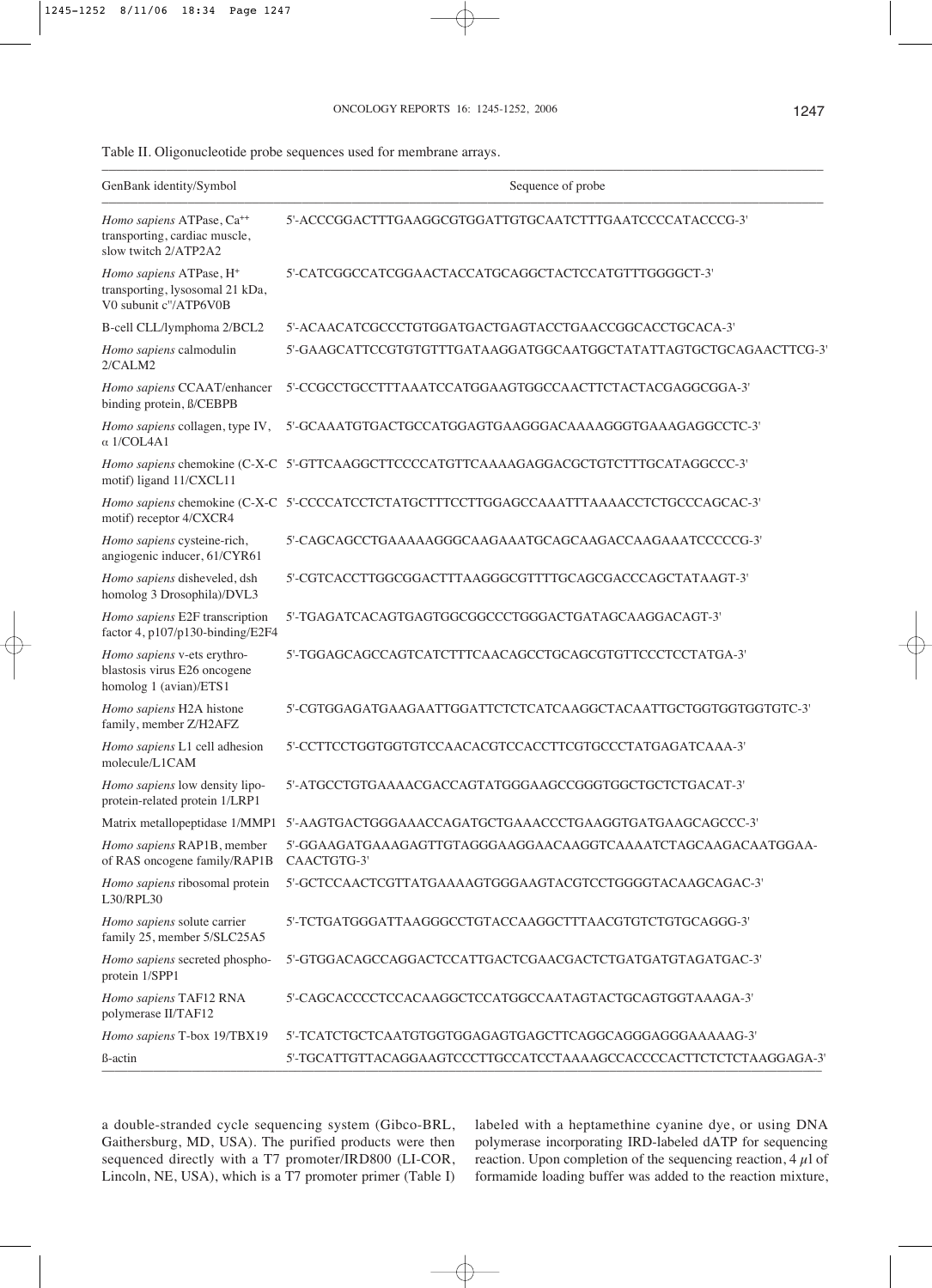| ATP2A2            | ATP6V0B          | BCL <sub>2</sub>  | CALM <sub>2</sub> | <b>CEBPB</b>                   | MMP1         | COL <sub>4</sub> A <sub>1</sub> | CXCL11             | CXCR4             |
|-------------------|------------------|-------------------|-------------------|--------------------------------|--------------|---------------------------------|--------------------|-------------------|
| ATP2A2            | ATP6V0B          | BCL <sub>2</sub>  | CALM <sub>2</sub> | <b>CEBPB</b>                   | MMP1         | COL <sub>4</sub> A <sub>1</sub> | CXCL11             | CXCR4             |
| ATP2A2            | ATP6V0B          | BCL <sub>2</sub>  | CALM <sub>2</sub> | <b>CEBPB</b>                   | MMP1         | COL <sub>4</sub> A <sub>1</sub> | CXCL11             | CXCR4             |
| CYR <sub>61</sub> | DVL3             | E2F4              | ETS1              | H <sub>2</sub> AF <sub>Z</sub> | L1CAM        | LRP1                            | RAP <sub>1</sub> B | RPL <sub>30</sub> |
| CYR <sub>61</sub> | DVL3             | E2F4              | ETS1              | H <sub>2</sub> AF <sub>Z</sub> | L1CAM        | LRP1                            | RAP <sub>1</sub> B | RPL <sub>30</sub> |
| CYR <sub>61</sub> | DVL <sub>3</sub> | E2F4              | ETS1              | H <sub>2</sub> AF <sub>Z</sub> | L1CAM        | LRP1                            | RAP <sub>1</sub> B | RPL <sub>30</sub> |
| SLC25A5           | SPP <sub>1</sub> | TAF <sub>12</sub> | TBX19             | TB                             | <b>Blank</b> | <b>Blank</b>                    | <b>Blank</b>       | <b>B</b> -actin   |
| SLC25A5           | SPP <sub>1</sub> | TAF <sub>12</sub> | TBX19             | TB                             | <b>Blank</b> | <b>Blank</b>                    | <b>Blank</b>       | <b>B</b> -actin   |
| SLC25A5           | SPP <sub>1</sub> | TAF <sub>12</sub> | TBX19             | TB                             | <b>Blank</b> | <b>Blank</b>                    | <b>Blank</b>       | <b>B</b> -actin   |
|                   |                  |                   |                   |                                |              |                                 |                    |                   |

–––––––––––––––––––––––––––––––––––––––––––––––––––––––––––––––––––––––––––––––––––––––––––––––––––––

Table III. Schematic representation of membrane array with 22 genes associated with colorectal adenoma, one housekeeping gene, one tuberculosis gene, and three blank controls.

The symbols represent the genes spotted onto membrane arrays, their GenBank identities are listed in Table II.



Figure 1. Differential gene expression patterns in the colorectal adenoma patients analyzed by constructed membrane arrays in the detection of activated K-*ras* oncogene. Fourteen of a triplicate set of 22 candidate genes were overexpressed in one colorectal adenoma patient, whereas only one gene was overexpressed in another colorectal adenoma patient. Thus, the results for the former and the latter colorectal adenoma patients were interpreted as positive and negative, respectively. The genes within red circle of each image represent ß-actin (positive control).

the sample heated to 95˚C for 5 min, snap cooled and loaded onto the sequencing gel.

An automated DNA electrophoresis system (Model 4200; LI-COR) with a laser diode emitting at 785 nm and fluorescence detection between 815 and 835 nm was used to detect and analyze the sequencing ladder. Electrophoresis was performed on a 41 cm x 25 cm x 0.2 mm gel consisting of  $6\%$ Long Ranger gel matrix (AT Biochem; Malvern, PA, USA) with 7 M urea and a running buffer consisting of 133 mM Tris base, 44 mM boric acid and 2.5 mM EDTA, pH 9.0 at 50°C. From each sequencing reaction, 1.5  $\mu$ l of the sample was loaded on each lane. Following the loading of samples, electrophoresis was carried out at a constant voltage of 2000 V with the gel heated to 50°C. Data collection and image analysis was performed by an IBM486 (Model 90) using the Base Image IR software supplied with the model 4200 DNA sequencer.

*Oligonucleotide membrane array preparation*. The procedure for the design and preparation of membrane arrays was according to our previously described method (16,19). Using a version of OMP (Oligonucleotide Modeling Platform, DNA

Software, Ann Arbor, MI, USA), DNA software tailored to probe sequences for each target are designed and a single best candidate is selected, with ß-actin served as an internal control (Table II). The newly synthesized oligonucleotide fragments were dissolved in DI-water to a concentration of 20 mM and then applied to a BioJet Plus 3000 nanoliter dispense system (BioDot Inc., Irvine, CA, USA), which blotted sequentially the 51 target DNAs (Table I), 1 housekeeping gene (ß-actin), and 1 tuberculosis gene (TB; 50 nl per spot and 1.5 mm between spots) on Nytran® SuperCharge nylon membrane (Schleicher and Schuell, Dassel, Germany) and then cross-linked to the membrane using a UV Stratalinker 1800 (Stratagene) in triplicate. Each spot consists of 20 ng of PCR-amplified DNA derived from sequence-verified cDNA clones. DMSO was also dispensed onto the membrane as a blank control (Table III, Fig. 1).

*Preparation of digoxigenin-labeled cDNA targets and hybridization*. First-strand cDNA targets for hybridization were produced by using SuperScript II reverse transcriptase (Gibco-BRL) in the presence of digoxigenin (DIG)-labeled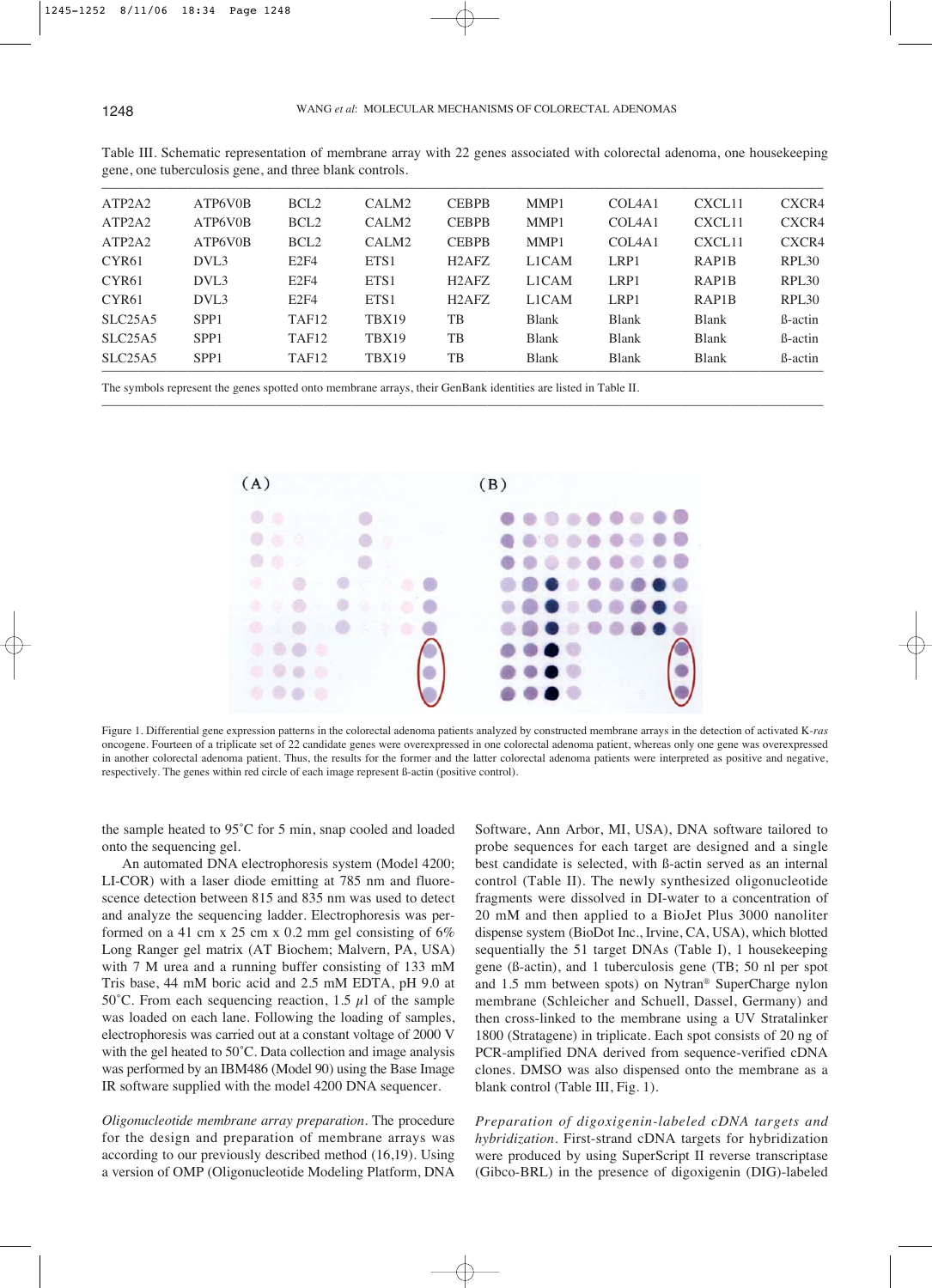Table IV. The correlation between the membrane arrays and DNA sequencing for the detection of activated K-*ras* oncogene in colorectal adenoma patients.

|                   |          | Membrane-array              |         |
|-------------------|----------|-----------------------------|---------|
|                   | Positive | Negative                    | P-value |
| Direct sequencing |          |                             |         |
| Positive          | 16       | $\mathcal{D}_{\mathcal{L}}$ | < 0.001 |
| Negative          | 5        | 47                          |         |

Sensitivity: 88.9% (95% CI, 78.2-99.6%); specificity: 90.4% (95% CI, 80.3-100.4%); positive predictive value: 76.2% (95% CI, 61.7-90.7%); negative predictive value: 97.9% (95% CI, 89.2-102.7%); and accuracy: 90.0%.

–––––––––––––––––––––––––––––––––––––––––––––––––

UTP (Roche Diagnostics GmbH, Penzberg, Germany). After procedures of prehybridization and blocking, the membrane arrays were subjected to hybridization. The lifts were covered with the ExpressHyb Hybridization Solution (BD Biosciences, Palo Alto, CA, USA) containing DIG-11-UTP-labeled cDNA probes, and then incubated with an alkaline phosphataseconjugated anti-digoxigenin antibody (Roche Diagnostics). For hybridization, the arrays were incubated at 42˚C for 12 h in a humid chamber. After washing, the arrays were then exposed to light that excites the light. For signal detection, the membrane arrays were incubated for 15 min in a chromogen solution containing nitroblue-tetrazolium and 5-bromo-4 chloro3-indolyl-phosphate (NBT/BCIP). The hybridized arrays were then scanned with an Epson Perfection 1670 flat bed scanner (Seiko Epson Corp., Nagano-ken, Japan). Subsequent quantification analysis of each spot's intensity was carried out by using AlphaEase® FC software (Alpha Innotech Corp., San Leandro, CA, USA). Spots consistently differing by a factor of two or more were considered as differentially expressed.

*Statistical analysis*. The data were analyzed using the Statistical Package for the Social Sciences Ver. 11.5 software (SPSS Inc., Chicago, IL, USA). The  $\chi^2$  test with Yates' correction and the Fisher exact test were used to compare pathological parameters between patients with K-*ras* mutants and with wildtype. A P-value <0.05 was considered to be statistically significant.

#### **Results**

The results of direct sequencing showed that of 70 colorectal adenomas, 18 (25.7%) had K-*ras* gene mutations. These mutations were most frequently localized at codons 12, 13, 15 and 18. The criterion for a positive result of the membrane array described in the previous study was determined by using the ROC (receiver-operating characteristic) curve analysis (16): for all 22 target genes, a cut-off value for the number of 11 positive genes was used, where the sensitivity was 88.9% (95% CI, 78.2-99.6%), and the specificity 90.4% (95% CI, 80.3-100.4%) for membrane arrays in the detection of activated K-*ras* oncogene (Table IV). Of 70 colorectal

Table V. The distribution and detection frequency of K-*ras* mutational site identified by DNA sequencing in 18 colorectal adenoma tissues further analyzed by membrane arrays.

| Mutational<br>sites | Number detected by<br>DNA sequencing $(\%)$ | Simultaneously positive.<br>in membrane arrays $(\%)$ |
|---------------------|---------------------------------------------|-------------------------------------------------------|
| Codon 12            | 4(22.2)                                     | 4(100)                                                |
| Codon 13            | 4(22.2)                                     | 4(100)                                                |
| Codon 15            | 8(44.4)                                     | 6(75)                                                 |
| Codon 18            | 2(11.2)                                     | 2(100)                                                |

adenomas, 21 (30%) were positive for the membrane array analysis, while 49 (70%) were negative. The results showed that 16 of 21 membrane array-positive specimens was subsequently considered as K-*ras* mutations by direct sequencing, while 47 of 49 membrane array-negative samples was regarded as no K-*ras* gene mutations by direct sequencing. In addition, there were 5 false positives and 2 false negatives, and a remarkable accuracy of 90% in this analysis.

Eighteen specimens with K-*ras* gene mutations by direct sequencing were further analyzed for mutational sites. Four mutation hotspots were thus found, including codons 12, 13, 15 and 18, with the corresponding mutation frequencies of 22.2, 22.2, 44.5 and 11.1%, respectively (Table V). In addition, most adenomas with K-*ras* mutations at codon 12, 13 or 15 had tubulovillous or villous architecture in morphology, multiple in number and a larger tumor size  $(>1.5 \text{ cm})$ , while those with K-*ras* codon 18 mutation were mostly tubular, single and smaller  $($ <1.5 cm) (data not shown). The correlation between mutational sites and results of membrane array was explored. It was revealed that 100% (4/4) of samples with K-*ras* codon 12 mutation, (4/4) of samples with K-*ras* codon 13 mutation, 75% (6/8) of samples with K-*ras* codon 15 mutation, and 100% (2/2) of sample with K-*ras* codon 18 mutation were interpreted as positive using the membrane array analysis.

Pathological characteristics such as size, number, and histology of adenomas were then analyzed for their correlation with presence of activated K-*ras* oncogene by membrane arrays (Table VI). It was revealed that the positive rates of activated K-*ras* oncogene in patients with adenomas >1.5 cm in diameter or multiple adenomas was significantly higher than those in patients with adenomas <1.5 cm in diameter or single adenoma (both P<0.001). In histological analysis, the activated K-*ras* oncogene was found more often in tubulovillous and villous adenomas, whereas wild-type K-*ras* was observed more frequently in tubular adenomas (P<0.001).

When analyzing the most important up-regulated genes activated by K-*ras* in colorectal adenomas, we found that six genes including B-cell CLL/lymphoma 2 (BCL2), *Homo sapiens* H2A histone family, member Z (H2AFZ), *Homo sapiens* RAP1B, member of RAS oncogene family (RAP1B), *Homo sapiens* T-box 19 (TBX19), *Homo sapiens* E2F transcription factor 4, p107/p130-binding (E2F4) and matrix metallopeptidase 1 (MMP1), were prominently overexpressed. The analysis of pathological features showed that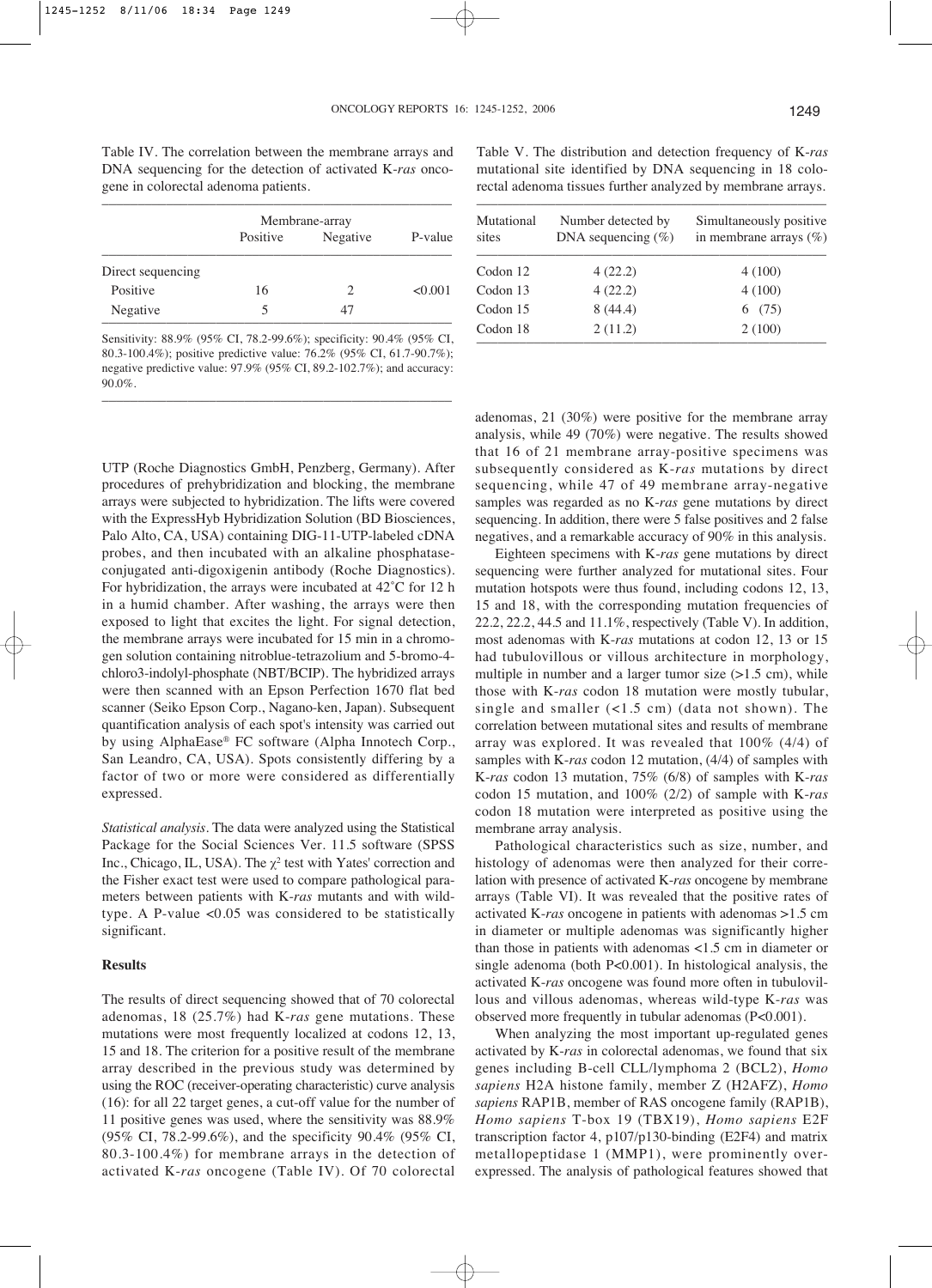|                      | Membrane arrays             |                              |         |  |
|----------------------|-----------------------------|------------------------------|---------|--|
| Variables            | Positive $(\%)$<br>$(N=21)$ | Negative $(\% )$<br>$(N=49)$ | P-value |  |
| Maximum size         |                             |                              |         |  |
| $<1.5$ cm            | (19)<br>4                   | 38 (77.6)                    | < 0.001 |  |
| $\geq$ 1.5 cm        | (81)<br>17                  | 11(22.4)                     |         |  |
| Number               |                             |                              |         |  |
| Single               | 2 $(9.5)$                   | 37 (75.5)                    | < 0.001 |  |
| Multiple             | 19(90.5)                    | 12(24.5)                     |         |  |
| Histology            |                             |                              |         |  |
| Tubular              | 3(14.3)                     | 35(71.4)                     | < 0.001 |  |
| <b>Tubulovillous</b> | 10(47.6)                    | 12(24.5)                     |         |  |
| Villous              | 8(38.1)                     | 2 $(4.1)$                    |         |  |

Table VI. The correlation between the membrane arrays for the detection of activated K-*ras* oncogene and pathological features in colorectal adenoma patients.

the overexpression of these 6 genes were more frequently encountered in larger adenoma (>1.5 cm), multiple adenomas, and tubulovillous or villous types (Table VII).

## **Discussion**

In the present study, we used membrane arrays detecting downstream genes activated by K-*ras* oncogene to indicate the activation of K-*ras* oncogene. A positive result in the membrane array analysis proposed the existence of activated K-*ras* oncogene. The comparison between data of membrane arrays and direct sequencing showed the membrane array method had higher specificity, sensitivity and accuracy for the detection of K-*ras* activation. The statistical analysis demonstrated the consistence of both methods. This finding also served as evidence that the membrane array was feasible to detect activated K-*ras* oncogene in human tissue, in addition to blood samples (16). The conventional mean for analyzing the oncogenicity of K-*ras* requires DNA sequencing (20). DNA sequencing provides information on gene mutation sites, but it is relatively difficult to determinate in a series of complicated protein activity assays to determine whether or not K-*ras* is activated (21). Using the membrane array analysis, we could effectively carry out the detection of K-*ras* oncogene activation with the advantage of both time-saving and costeffectiveness, thus suggesting that this convenient method has potential for clinical practice in the future.

Moreover, direct sequencing revealed that the mutation hotspots of K-*ras* gene in colorectal adenomas were codons 12, 13, 15 and 18 (22-24). This finding was consistent with the K-*ras* mutation hotspots in Taiwanese colorectal cancer patients reported previously (24). Our observations suggest that K-*ras* gene in both colorectal cancer and colon adenoma in Taiwanese patients are frequently mutated at codon 15 and to a lesser degree at codons 12, 13 and 61 as documented in the literature (25). The possible explanation might include the exposure to certain carcinogenic agents in different environments favorable for mutations at specific mutation sites (26).

Furthermore, we have demonstrated that the incidence of activated K-*ras* oncogene is significantly associated with the size, number and pathological types of colorectal adenomas. Recent studies have also found that K-*ras* gene mutations are apt to take place in more advanced histology and progression of adenomas (27,28). Cells with activated K-*ras* oncogene are characterized by traits related to cancer, such as lack of contact inhibition, and resistance to apoptosis (29-31). It is reasonable to conjecture that larger or multiple or those of pathologically more advanced adenomas are at relatively high risks of activated K-*ras* mutation, and may cause subsequent transformation. Consequently, it is clear that K*ras* oncogene plays an important role in deciding the fate of colorectal adenomas. The literature has also showed some association between mutation sites of K-*ras* gene and the

|               | BCL <sub>2</sub> |                          | H <sub>2</sub> AF <sub>Z</sub> |                          | RAP1B  |                          | TBX19     |                | E <sub>2F4</sub> |                          |              | MMP1             |
|---------------|------------------|--------------------------|--------------------------------|--------------------------|--------|--------------------------|-----------|----------------|------------------|--------------------------|--------------|------------------|
|               | $^{+}$           | $\overline{\phantom{a}}$ | $+$                            | $\overline{\phantom{a}}$ | $^{+}$ | $\overline{\phantom{a}}$ | $\ddot{}$ | -              | $^{+}$           | $\overline{\phantom{a}}$ | $+$          |                  |
| Maximum size  |                  |                          |                                |                          |        |                          |           |                |                  |                          |              |                  |
| $<1.5$ cm     | 3                | $\overline{0}$           | 2                              |                          | 3      | $\overline{0}$           | 2         | 1              | 2                |                          | 2            |                  |
| $\geq$ 1.5 cm | 15               | $\boldsymbol{0}$         | 15                             | $\boldsymbol{0}$         | 15     | $\overline{0}$           | 15        | $\overline{0}$ | 14               |                          | 14           |                  |
| Number        |                  |                          |                                |                          |        |                          |           |                |                  |                          |              |                  |
| Single        | 2                | $\mathbf{0}$             |                                | 1<br>1                   | 2      | $\overline{0}$           | 1         | 1              | 1                |                          | $\mathbf{1}$ |                  |
| Multiple      | 16               | $\overline{0}$           | 16                             | $\overline{0}$           | 16     | $\overline{0}$           | 16        | $\overline{0}$ | 15               | 1                        | 15           |                  |
| Histology     |                  |                          |                                |                          |        |                          |           |                |                  |                          |              |                  |
| Tubular       | 3                | $\overline{0}$           | $\overline{2}$                 |                          | 3      | $\theta$                 | 3         | $\overline{0}$ | 3                |                          | 2            |                  |
| Tubulovillous | 9                | $\theta$                 | 9                              | $\theta$                 | 9      | $\theta$                 | 9         | $\theta$       | 9                | $\Omega$                 | 8            |                  |
| Villous       | 6                | $\boldsymbol{0}$         | 6                              | $\overline{0}$           | 6      | $\overline{0}$           | 6         | $\overline{0}$ | $\overline{4}$   |                          | 5            | $\boldsymbol{0}$ |

Table VII. The distribution between the six most frequently overexpressed genes in membrane arrays and pathological features in 18 colorectal adenoma patients with activated K-*ras* oncogene.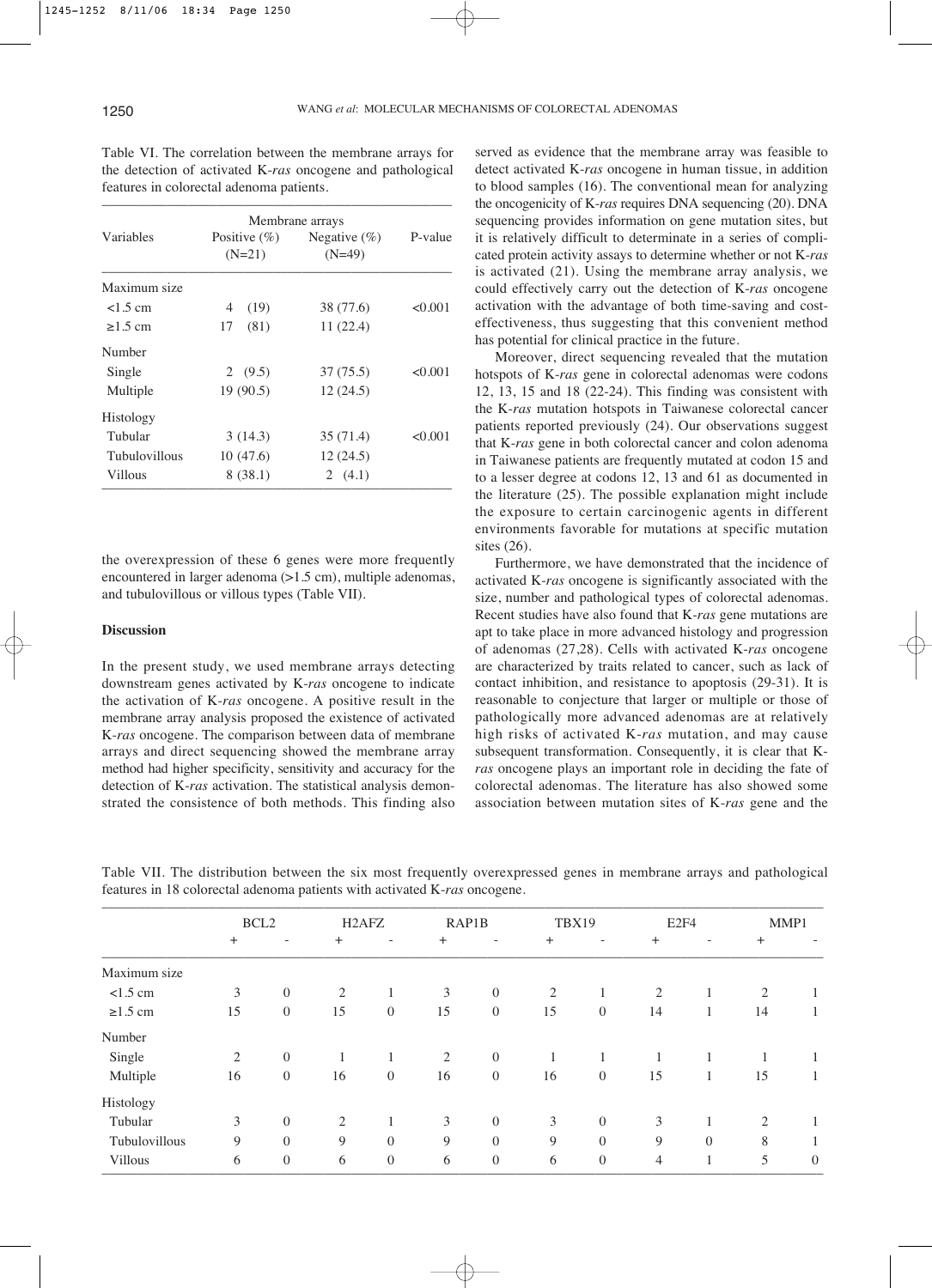degree of cell transformation (32-34). For instance, cells with K-*ras* codon 12 mutation have an increased transforming capacity (35) and reduced apoptosis (36,37), compared to cells with K-*ras* codon 13 mutation; codon 12 mutation is frequently present in metastatic colorectal cancer (32,38), while codon 13 mutation is found in most non-invasive cancers. The results indicate that K-*ras* codon 12 mutation may make significant contribution to cell transformation and malignancy. Consistent with previous investigations, we have also provided evidence that K-*ras* codon 12 mutation were detectable in larger or multiple adenomas or those of pathologically advanced types. However, the consequences of K-*ras* gene mutations at codon 15 and 18, however, remain to be clarified.

The gene expression analysis showed that K-*ras* oncogene regulated downstream genes including BCL2, H2AFZ, RAP1B, TBX19, E2F4 and MMP1 were highly expressed in most colorectal adenoma samples. These genes were known to prominently participate in cell growth and differentiation (39-45). Therefore, we propose that these six genes may significantly contribute to the mechanism underlying tumorigenesis of colorectal adenomas, and thereby can serve as potential markers indicative of the degree of advanced histology. A careful follow-up is advisable for colorectal adenoma patients with these overexpressed genes.

In summary, our constructed membrane array specialized for the detection of activated K-*ras* oncogene seems to be useful, reliable, and convenient; moreover, it affords an additional route to elucidate the molecular pathway of K-*ras* gene activation in colorectal tumorigenesis. Further prospective studies will be required to determine whether the presence of activated K-*ras* oncogene is associated with clinical progression, and recurrence of colorectal adenomas will need the enrollment of a larger patient population and serial follow-up.

## **Acknowledgements**

The authors are grateful for the generous research support provided by Dr T.F. Chen and O.L. Hsu (the founders of Sunrider International), through Give2Asia Foundation, to Kaohsiung Medical University Education and Development Fund.

#### **References**

- 1. Jass JR: Serrated adenoma and colorectal cancer. J Pathol 187: 499-502, 1999.
- 2. Longacre TA and Fenoglio-Preiser CM: Mixed hyperplastic adenomatous polyps/serrated adenomas. A distinct form of colorectal neoplasia. Am J Surg Pathol 14: 524-537, 1990.
- 3. Ladas SD, Kitsanta P, Triantafyllou K, Tzathas C, Spiliadi C and Raptis SA: Cell turnover of serrated adenomas. J Pathol 206: 62-67, 2005.
- 4. Abdel-Rahman WM, Mecklin JP and Peltomaki P: The genetics of HNPCC: Application to diagnosis and screening. Crit Rev Oncol Hematol 58: 208-220, 2006.
- 5. Murakami R, Tsukuma H, Kanamori S, Imanishi K, Otani T, Nakanishi K, Fujimoto I and Oshima A: Natural history of colorectal polyps and the effect of polypectomy on occurrence of subsequent cancer. Int J Cancer 46: 159-164, 1990.
- 6. Risques RA, Moreno V, Ribas M, Marcuello E, Capella G and Peinado MA: Genetic pathways and genome-wide determinants of clinical outcome in colorectal cancer. Cancer Res 63: 7206-7214, 2003.
- 7. Wu JT, Kakar S, Nelson RL, Mihalov ML, Hayward B, Gilbert PB and Ghosh L: Prognostic significance of DCC and p27Kip1 in colorectal cancer. Appl Immunohistochem Mol Morphol 13: 45-54, 2005.
- 8. Sawabu N, Watanabe H, Yamaguchi Y, Ohtsubo K and Motoo Y: Serum tumor markers and molecular biological diagnosis in pancreatic cancer. Pancreas 28: 263-267, 2004.
- 9. Wang JY, Hsieh JS, Chang MY, Huang TJ, Chen FM, Cheng TL, Alexandersen K, Huang YS, Tzou WS and Lin SR: Molecular detection of APC, K-*ras* and p53 mutations in the serum of colorectal cancer patients as circulating biomarkers. World J Surg 28: 721-726, 2004.
- 10. Sugio K, Osaki T, Oyama T, Takenoyama M, Hanagiri T, Morita M, Yamazaki K, Nagashima A, Nakahashi H, Maehara Y and Yasumoto K: Genetic alteration in carcinoid tumors of the lung. Ann Thorac Cardiovasc Surg 9: 149-154, 2003.
- 11. Stenzel A, Semczuk A, Rozynskal K, Jakowicki J and Wojcierowski J: 'Low-risk' and 'high-risk' HPV-infection and K-*ras* gene point mutations in human cervical cancer: a study of 31 cases. Pathol Res Pract 197: 597-603, 2001.
- 12. Giacosa A, Frascio F and Munizzi F: Epidemiology of colorectal polyps. Tech Coloproctol 8 (Suppl. 2): S243-S247, 2004.
- 13. Martinez ME, Maltzman T, Marshall JR, Einspahr J, Reid ME, Sampliner R, Ahnen DJ, Hamilton SR and Alberts DS: Risk factors for Ki-*ras* protooncogene mutation in sporadic colorectal adenomas. Cancer Res 59: 5181-5185, 1999.
- 14. Neugut AI, Jacobson JS and De Vivo I: Epidemiology of colorectal adenomatous polyps. Cancer Epidemiol Biomarkers Prev 2: 159-176, 1993.
- 15. Nusko G, Sachse R, Mansmann U, Wittekind C and Hahn EG: K-*RAS*-2 gene mutations as predictors of metachronous colorectal adenomas. Scand J Gastroenterol 32: 1035-1041, 1997.
- 16. Chen YF, Wang JY, Wu CH, Chen FM, Cheng TL and Lin SR: Detection of circulating cancer cells with K-*ras* oncogene using membrane array. Cancer Lett 229: 115-122, 2005.
- 17. Sambrook J, Fritsch EF and Maniatis T: Molecular cloning: a laboratory manual. (eds). Cold Spring Harbor Laboratory, New York, pp6.22-6.34, 1989.
- 18. Chomczynski P and Sacchi N: Single-step method of RNA isolation by acid guanidinium thiocyanate-phenol-chloroform extraction. Anal Biochem 162: 156-159, 1987.
- 19. Wang JY, Yeh CS, Chen YF, Wu CH, Hsieh JS, Huang TJ, Huang SY and Lin SR: Development and evaluation of a colorimetric membrane-array method for the detection of circulating tumor cells in the peripheral blood of Taiwanese patients with colorectal cancer. Int J Mol Med 17: 737-747, 2006.
- 20. Tada M, Omata M and Ohto M: Clinical application of *ras* gene mutation for diagnosis of pancreatic adenocarcinoma. Gastroenterology 100: 233-238, 1991.
- 21. Schramm K, Krause K, Bittroff-Leben A, Goldin-Lang P, Thiel E and Kreuser ED: Activated K-*ras* is involved in regulation of integrin expression in human colon carcinoma cells. Int J Cancer 87: 155-164, 2000.
- 22. Forrester K, Almoguera C, Han K, Grizzle WE and Perucho M: Detection of high incidence of K-*ras* oncogenes during human colon tumorigenesis. Nature 327: 298-303, 1987.
- 23. Hayakumo T, Azuma T, Nakajima M, Yasuda K, Cho E, Mukai H, Mizuma Y, Ashihara T, Mizuno S and Hirano S: Prevalence of K-*ras* gene mutations in human colorectal cancers. Nippon Shokakibyo Gakkai Zasshi 88: 1539-1544, 1991.
- 24. Wang JY, Hsieh JS, Chen FM, Yeh CS, Huang TJ and Lin SR: High frequency of activated K-*ras* codon 15 mutant in colorectal carcinomas from Taiwanese patients. Int J Cancer 107: 387-393, 2003.
- 25. Bos JL, Fearon ER, Hamilton SR, Verlaan-de Vries M, van Boom JH, van der Eb AJ and Vogelstein B: Prevalence of K-ras mutations in human colorectal cancer. Nature 327: 293-297, 1987.
- 26. Brown K, Buchmann A and Balmain A: Carcinogen-induced mutations in the mouse c-Ha-*ras* gene provide evidence of multiple pathways for tumor progression. Proc Natl Acad Sci USA 87: 538-542, 1990.
- 27. Maltzman T, Knoll K, Martinez ME, Byers T, Stevens BR, Marshall JR, Reid ME, Einspahr J, Hart N, Bhattacharyya AK, Kramer CB, Sampliner R, Alberts DS and Ahnen DJ: Ki-*ras* proto-oncogene mutations in sporadic colorectal adenomas: relationship to histologic and clinical characteristics. Gastroenterology 121: 302-309, 2001.
- 28. Barry EL, Baron JA, Grau MV, Wallace K and Haile RW: K-*ras* mutations in incident sporadic colorectal adenomas. Cancer 106: 1036-1040, 2006.